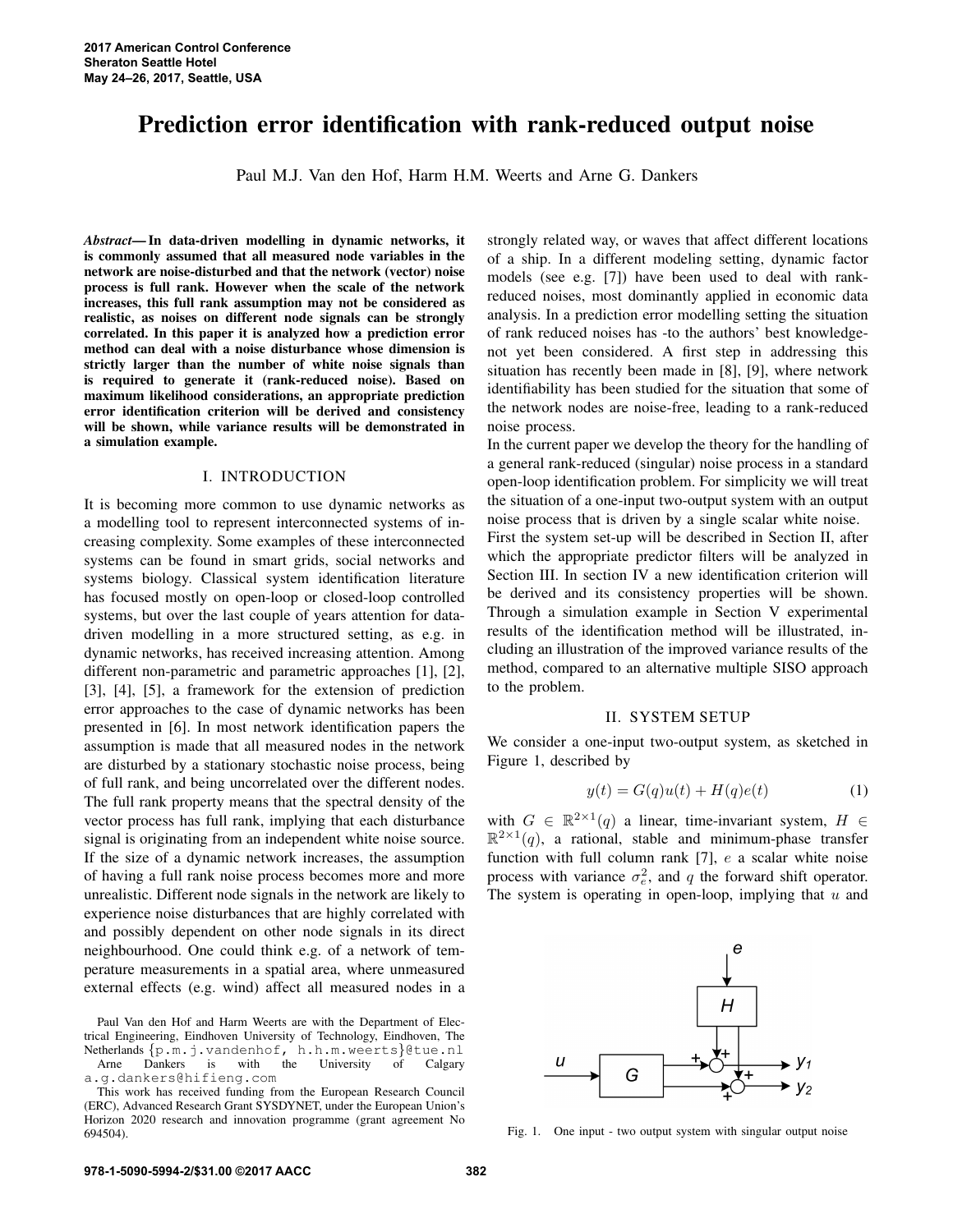e are uncorrelated. The output noise  $v(t) = H(q)e(t)$  has spectral density  $\Phi_v(z) = H(z)\sigma_e^2 H^T(z^{-1})$  which has rank 1 over the field of rational functions. We assume that we have ordered the output signals  $y_1, y_2$  in such a way that -by appropriately choosing  $\sigma_e^2$ - H is normalized according to

$$
\lim_{z \to \infty} H(z) := H^{\infty} = \left[ \begin{array}{c} 1 \\ \eta \end{array} \right], \quad \eta \in \mathbb{R}.
$$
 (2)

Note that e.g. in the situation when one of the outputs is noise-free, such a reordering is necessary to make  $y_1$  the noisy variable, which is required for (2). When defining  $H^+$ as a proper and stable left inverse of  $H$ , satisfying

$$
H(z)^+H(z) = I,\t(3)
$$

then the white noise process  $e$  can be explicitly written as

$$
e(t) = H^{+}(q)[y(t) - G(q)u(t)].
$$
\n(4)

By defining the one-step-ahead predictor ([10]) as  $\hat{y}(t|t 1) := \mathbb{E}\{y(t) \mid y^{t-1}, u^t\}$  with  $y^{t-1} := \{y(0), y(1), \cdots y(t-1)\}$ 1)} and  $u^t$  defined accordingly, we can then construct the expression for the innovation process.

*Proposition 1:* For the considered system (1) the innovation process is determined by

$$
y(t) - \hat{y}(t|t-1) = H^{\infty}e(t) = \tilde{H}(q)[y(t) - G(q)u(t)] \tag{5}
$$

with

$$
\tilde{H}(q) := [I - [H(q) - H^{\infty}]H^+(q)] \in \mathbb{R}^{2 \times 2}(q).
$$
\n(6)

\nProof: Starting from (1) it follows that

$$
y(t) = G(q)u(t) + [H(q) - H^{\infty}]e(t) + H^{\infty}e(t).
$$
 (7)

When subsituting the expression (4) in the second term on the righthand side, it follows that

$$
y(t) = G(q)u(t) + [H(q) - H^{\infty}]H^{+}(q)[y(t) - G(q)u(t)] + H^{\infty}e(t).
$$
\n(8)

Taking conditional expectation then shows that the first two terms on the righthand side form the predictor:

$$
\hat{y}(t|t-1) = G(q)u(t) + [H(q) - H^{\infty}]H^+(q)[y(t) - G(q)u(t)]
$$
\n(9)

while the innovation process is given by

$$
H^{\infty}e(t) = \left[I - [H(q) - H^{\infty}]H^+(q)\right][y(t) - G(q)u(t)].
$$

Note that the left inverse  $H^+(z)$  is not uniquely determined. There are multiple filters  $H^+(z)$  that satisfy (3). As a result, the filter expressions for the predictor (9) are not unique, while the predicted outputs are unique by definition. Therefore the predictor filter expressions are not suitable for parametrizing models in an identification setting. For this purpose we first have to rework the predictor filters into a unique form.

#### III. TOWARDS UNIQUE PREDICTOR FILTERS

For purpose of identification we would like to represent the system through (unique) prediction filters that can be parametrized with unknown parameters. The prediction properties of the system can be represented by (5), which actually constitute two equations; one equation that generates the predictor on the basis of  $y$  and  $u$ , and one that represents a constraint on the innovation process, since according to (2),  $\begin{bmatrix} \eta & -1 \end{bmatrix} H^{\infty} e(t) = 0$ . As a result the prediction properties of the system are characterized by the following set of equations that result from combining  $(9)$ ,  $(6)$  with  $(5)$ ,  $(2)$ :

$$
\begin{bmatrix} \hat{y}(t|t-1) \\ 0 \end{bmatrix} = \begin{bmatrix} I - \tilde{H} & \tilde{H}G \\ [\eta - 1]\tilde{H} & -[\eta - 1]\tilde{H}G \end{bmatrix} \begin{bmatrix} y(t) \\ u(t) \end{bmatrix}.
$$
\n(10)

In order to further analyze the role of  $\tilde{H}$  in this equation, the freedom in choosing the left inverse  $H^+(z)$  needs to be specified.

Lemma 1: Let *H* be denoted as 
$$
H = \begin{bmatrix} H_a \\ H_b \end{bmatrix}
$$
. Then  
\n
$$
H^+ = \begin{bmatrix} (1 - BH_b)H_a^{-1} & B \end{bmatrix}
$$
\n(11)

with  $B$  any scalar rational transfer function. For a proper and stable  $H^+$ , B will need to be proper and stable too.

*Proof:* Denote  $H^+ = \begin{bmatrix} A & B \end{bmatrix}$ . Then (3) shows that  $AH_a + BH_b = I$ , and with  $H_a$  being invertible it follows that  $A = (1 - BH_b)H_a^{-1}$ . which directly leads to the result.

Substituting (11) into the expression for  $\tilde{H}$  (6) shows that

$$
\tilde{H} = I - \begin{bmatrix} H_a - 1 \\ H_b - \eta \end{bmatrix} \begin{bmatrix} (1 - BH_b)H_a^{-1} & B \end{bmatrix}
$$
\n
$$
= \begin{bmatrix} 1 - (H_a - 1)(1 - BH_b)H_a^{-1} & 0 - (H_a - 1)B \\ 0 - (H_b - \eta)(1 - BH_b)H_a^{-1} & 1 - (H_b - \eta)B \end{bmatrix}
$$
\n
$$
= \begin{bmatrix} BH_b - (BH_b - 1)H_a^{-1} & (1 - H_a)B \\ (H_b - \eta)(BH_b - 1)H_a^{-1} & 1 - (H_b - \eta)B \end{bmatrix} . (12)
$$

Expressions (10) and (12) reveal that the predictor filters that generate  $\hat{y}(t|t-1)$  are non-unique. On the one hand this is induced by the 0-equality in (10), which shows that the two equations in (10) e.g. can be added together without changing the left hand side. On the other hand,  $H^+$  and therefore also  $H$  are dependent on a free rational function B. The underlying reason for this non-uniqueness of the predictor filters is the fact that the vector signal  $[y(t) u(t)]^T$ that serves as input to the filters, is not a full rank process. By manipulating the expression (10) we can construct an equivalent form that only uses  $y_1$  and u as input, as a result of which the predictor filters become unique. This is reflected in the following Theorem.

*Theorem 1:* A unique expression for the predictor filters is given by

$$
\begin{bmatrix}\n\hat{y}_1(t|t-1) \\
\hat{y}_2(t|t-1)\n\end{bmatrix} =\n\begin{bmatrix}\nP_{11} & P_{12} \\
P_{21} & P_{22}\n\end{bmatrix}\n\begin{bmatrix}\ny_1(t) \\
u(t)\n\end{bmatrix}
$$
\n(13)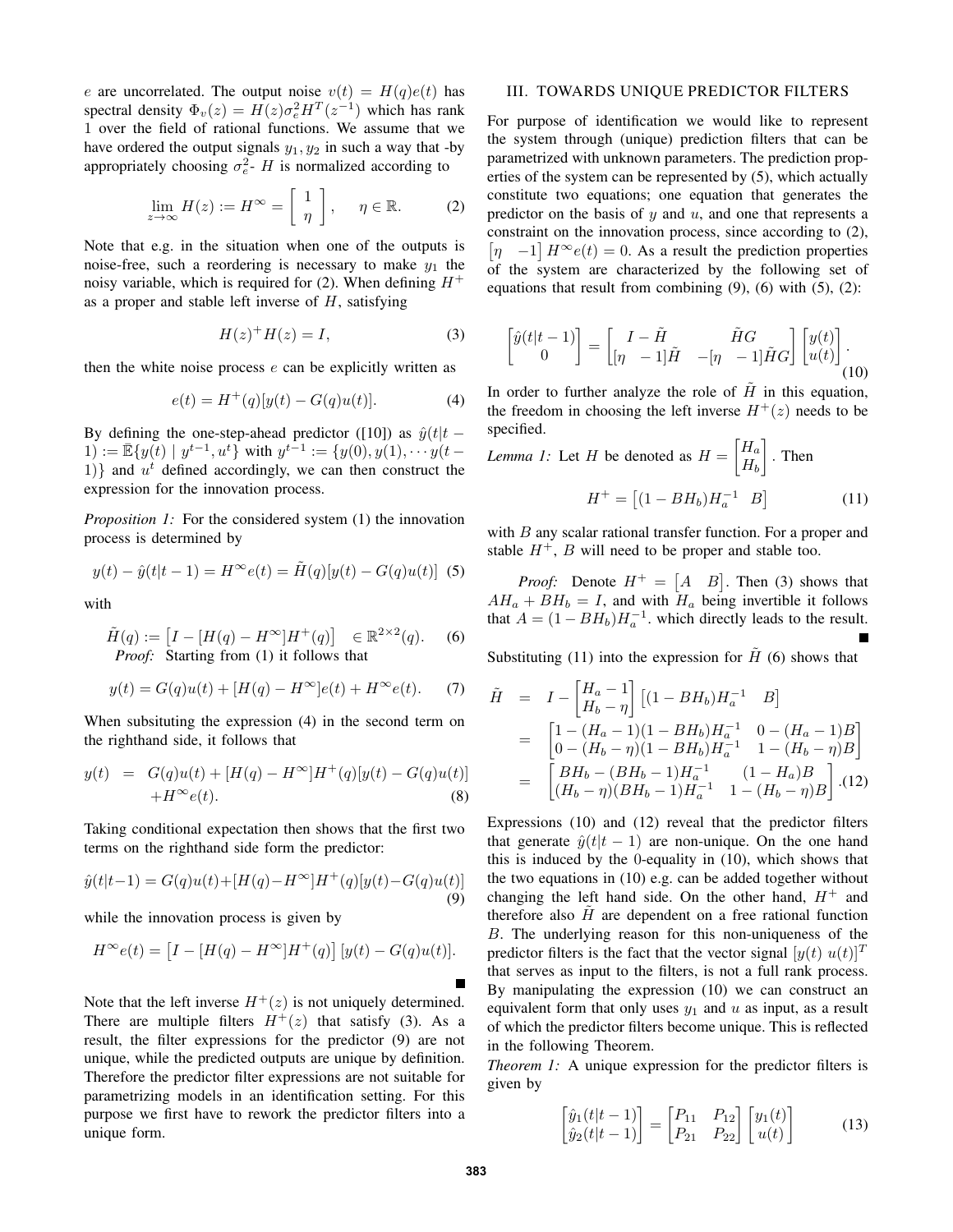with

$$
\begin{bmatrix} P_{11} & P_{12} \\ P_{21} & P_{22} \end{bmatrix} = \begin{bmatrix} 1 - H_a^{-1} & [H_a^{-1} \ 0]G \\ H_a^{-1}(H_b - \eta) & [-H_a^{-1}(H_b - \eta) \ 1]G \end{bmatrix}
$$
(14)

## *Proof:* Enclosed in appendix.

By removing output signal  $y_2$ , with a noise contribution that is fully dependent on the noise on  $y_1$ , the two one-stepahead output predictions can be constructed with predictor filters that are uniquely determined by the system properties  $H_a, H_b, G$ . As a result, the expression (14) for P now lends itself well to construct a parametrized predictor that can be used in identification.

#### IV. AN IDENTIFICATION CRITERION BASED ON MAXIMUM LIKELIHOOD CONSIDERATIONS

For identification purposes we need to formulate an identification criterion through which we can (consistently) identify a parametric model from measurement data. In the prediction error identification framework the identification criterion is developed on the basis of the innovation process of the considered system, which in the situation of the considered process is given by (5):

$$
H^{\infty}e(t) = y(t) - \hat{y}(t|t-1).
$$
 (15)

It is clear that  $H^{\infty}e(t)$  is a vector of two random variables that are actually the same (except for a scaling). The vector process  $H^{\infty}e(t)$  has a singular covariance matrix, and -when e.g. assuming that  $e(t)$  has a Gaussian distribution- the vector process does not have a joint probability density function (pdf). However  $e(t)$  does have a pdf and this term can be isolated from the vector equation (15) as follows:

$$
e(t) = y_1(t) - \hat{y}_1(t|t-1) \tag{16}
$$

$$
\eta e(t) = y_2(t) - \hat{y}_2(t|t-1). \tag{17}
$$

In terms of identification, we are parametrizing the two predictors  $\hat{y}_1(t|t-1;\theta)$  and  $\hat{y}_2(t|t-1;\theta)$  with parameter vector  $\theta$  on the basis of parametrized versions of the predictor filter  $P(q, \theta)$  (14), where  $\theta$  is composed of the parametrized elements of the transfer functions  $G(q, \theta)$  and  $H(q, \theta)$  with  $H_a(q, \theta)$  monic. A parametrized pair  $(G(q, \theta), H(q, \theta))$  will be denoted by  $M(q, \theta)$ .

Following maximum likelihood considerations, it is obvious that the identification criterion should not be to minimize the power of the innovation process on each of the two components (16)-(17) independently. Since there is only one degree of freedom in the vector innovation process, the natural choice of identification criterion is to minimize the power of one component of the innovation, under a constraint on the second component:

*Constrained identification criterion:*

$$
\begin{cases}\n\min_{\theta \in \Theta} \mathbb{E} \varepsilon_1(t, \theta)^2 \\
\text{under the constraint } \varepsilon_2(t, \theta) = \eta \varepsilon_1(t, \theta) \,\forall t\n\end{cases} \tag{18}
$$

with 
$$
\overline{\mathbb{E}}x^2(t) := \lim_{N \to \infty} \frac{1}{N} \sum_{t=0}^{N-1} \mathbb{E}x^2(t)
$$
, and  
\n
$$
\begin{bmatrix} \varepsilon_1(t,\theta) \\ \varepsilon_2(t,\theta) \end{bmatrix} := y(t) - \hat{y}(t|t-1;\theta) = y(t) - P(q,\theta) \begin{bmatrix} y_1(t) \\ u(t) \end{bmatrix}.
$$

The reduced-rank property of the noise process induces a constraint in the identification criterion. This is a direct generalization of the zero-noise situation that has been addressed in [8], [9]. Note that the parametrized predictor filters do not incorporate parameter  $\eta$ , since  $\eta$  only appears in  $P(q, \theta)$ through the term  $H_b - \eta$  which is actually independent of  $\eta^1$ . However occurence of  $\eta$  in the constraint equation allows the consistent identification of  $\eta$  too, as is shown in the following result.

*Proposition 2:* Consider input-output data that has been generated by system (1) with  $(G, H) = M_0(q)$ , and let  $\theta^*$  be in the solution set of the identification criterion (18). Then  $M(q, \theta^*) = M_0(q)$  provided that:

- 1) The data generating system is in the model set, i.e.  $\exists \theta_0 \in \Theta$  such that  $M(q, \theta_0) = M_0(q)$ , and
- 2) input  $u$  is persistently exciting of a sufficiently high order.

 $\blacksquare$ 

*Proof:* Enclosed in appendix.

With slight abuse of the notion, we refer to the above result as a consistency property<sup>2</sup>. Consistency of the estimator is actually not very much surprising since it is also possible to obtain consistent estimates by separately estimating two independent SISO models on the basis of  $u, y_1$  and  $u, y_2$ respectively. Nevertheless it is attractive that consistency can be formally proved for the multi-output model and the constrained identification criterion.

While the constrained identification criterion can be applied to situations where the data generating system is in the model set, application beyond that situation can easily lead to lack of feasibility of the constrained optimization problem. Therefore we apply a relaxation to the constrained criterion, by adding the constraint as a quadratic term to the original cost function

*Identification criterion after constraint relaxation:*

$$
\min_{\theta \in \Theta} \bar{\mathbb{E}} \left[ \varepsilon_1(t, \theta)^2 + \lambda(\varepsilon_2(t, \theta) - \eta \varepsilon_1(t, \theta))^2 \right] \tag{19}
$$

with  $\lambda \in \mathbb{R}$  a tuning parameter.

The attractive feature of this relaxed criterion is that it has the same consistency properties as the original criterion.

*Proposition 3:* The consistency result of Proposition 2 holds true if we replace the constrained identification criterion (18) by the unconstrained criterion (19).

*Proof:* The result follows directly from the fact that the minimum of  $\bar{\mathbb{E}}(\varepsilon_2(t,\theta) - \eta \varepsilon_1(t,\theta))^2$  is equal to 0, which is indeed achieved when the system is in the model set. This does not constrain the minimum of  $\mathbb{E}_{\epsilon_1}(t,\theta)^2$  which is equal to  $\sigma_e^2$ .

One of the nice properties of the criterion with constraint relaxation, is that it allows an asymptotic analysis of the parameter variance, according to the multivariate theory as presented in [11]. This will be presented elsewhere.

<sup>1</sup>Note that the constant (algebraic) term of  $H_b$  is equal to  $\eta$ .

<sup>&</sup>lt;sup>2</sup>Since we have formulated the identification criterion as an infinite-data expected value criterion, we do not consider the convergence property of the related finite-time criterion, see [10].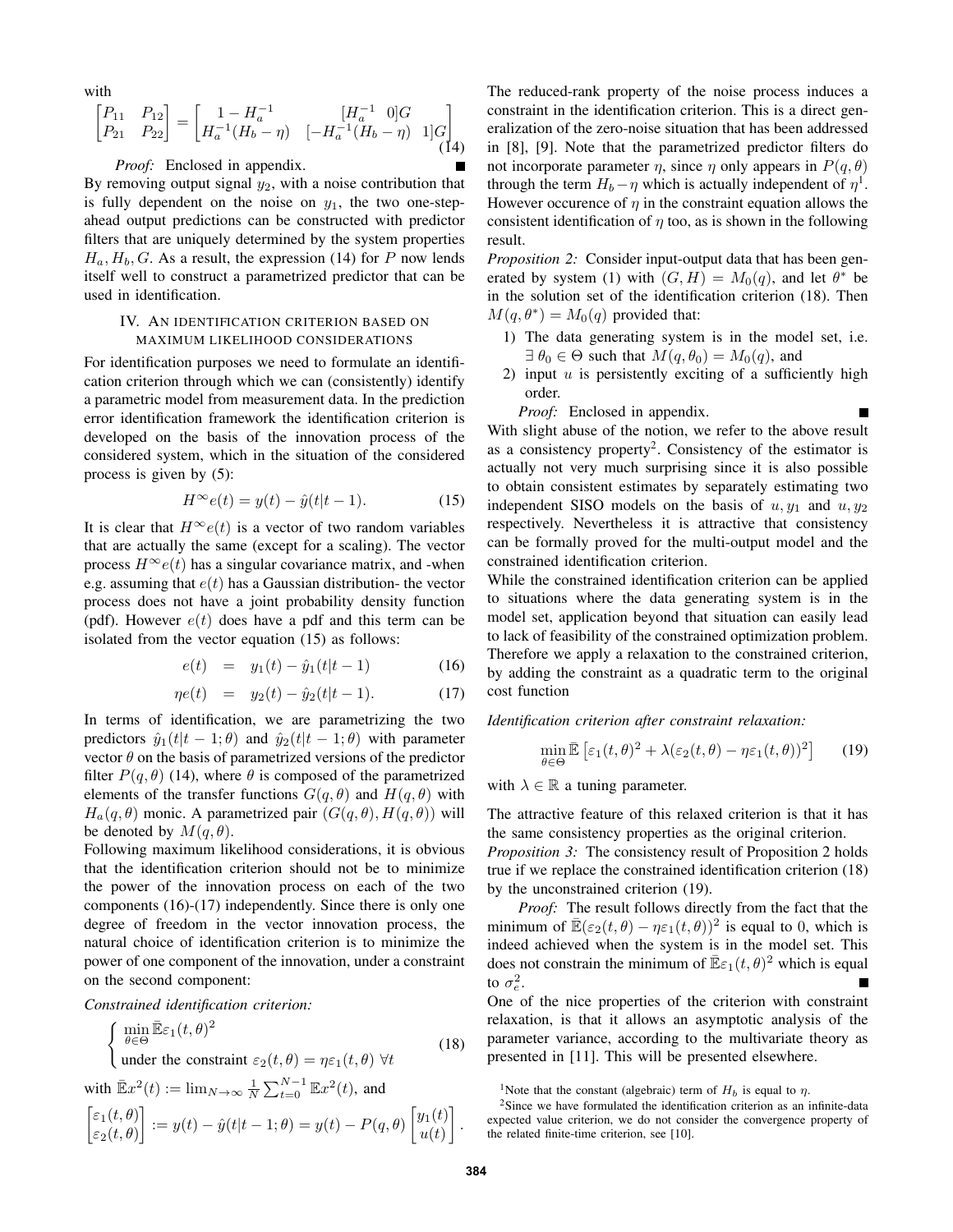#### V. SIMULATIONS

This section is dedicated to simulating the proposed method and comparing it to performing two separate SISO estimations. For simulations it turns out to be easier to first rewrite the constraint into a form that is simpler to implement.

*Proposition 4:* The constraint  $\eta \varepsilon_1(t, \theta) = \varepsilon_2(t, \theta)$  can equivalently be written as

$$
H_b(q, \theta)(y_1 - G_1(q, \theta)u) = H_a(q, \theta)(y_2 - G_2(q, \theta)u), (20)
$$

or, provided that  $\eta \neq 0$ :

$$
H_a^{-1}(q, \theta)(y_1 - G_1(q, \theta)u) = H_b^{-1}(q, \theta)(y_2 - G_2(q, \theta)u).
$$
\n(21)

*Proof:* Included in the appendix.

This form of the constraint is useful for the current system setup, but will generally not be possible for systems of larger dimensions because for example  $H_b$  will not be invertible. In the optimization  $\varepsilon_1$  will be optimized subject to the constraint defined in (21). To this end we use the system in Figure 1 with

$$
G_1(q) = 0.3 + 0.7q^{-1} + 0.3q^{-2},
$$
  
\n
$$
G_2(q) = 0.15 + 0.9q^{-1} - 0.5q^{-2},
$$
  
\n
$$
H_a(q) = \frac{1}{1 + 0.3q^{-1} + 0.4q^{-2}}, \ H_b(q) = \frac{1}{2 - 0.4q^{-1} + 0.2q^{-2}},
$$

such that  $\eta = 0.5$ . The plant has a FIR structure while the inverse of the noise filters are also of the FIR type. In this way a parametrization can be used where both the plant and noise inverse are parameterized by FIR models of order 3, i.e.

$$
G_i(q, \theta) = b_{0,i} + b_{1,i}q^{-1} + b_{2,i}q^{-2}, \quad i = \{1, 2\}
$$
  

$$
H_j(q, \theta)^{-1} = d_{0,j} + d_{1,j}q^{-1} + d_{2,j}q^{-2}, \quad j = \{a, b\}.
$$

Prediction error  $\varepsilon_1(t, \theta)$  and the constraint (21) are then bilinear in the parameters. The input and process noise are both generated as a realization of two independent white noise processes.



Fig. 2. Results of parameter estimates of G over 100 experiments, for parameters  $b_0$ ,  $b_1$ ,  $b_2$  (left, middle, right), and models  $G_1$ ,  $G_2$  (top, bottom). In all 6 plots the left box is the result of the constrained criterion method (Con), and the right box is the result of the SISO identifications (SISO).

Results of applying the constrained criterion are compared with an identification where the SIMO problem is decomposed into two unconstrained SISO problems. In the SISO



Fig. 3. Results of parameter estimates of H over 100 experiments, for parameters  $d_0, d_1, d_2$  (left, middle, right), and models  $H_a$ ,  $H_b$  (top, bottom). In all 6 plots the left box is the result of the constrained method (Con), and the right box is the result of the SISO identifications (SISO).

problems similar model parametrizations are used, i.e. an FIR models of order 3 for the plant models, and an FIR of order 3 for the inverse of the noise models. This again results in parametrizations that are bilinear in the parameters.

In total 100 Monte-Carlo experiments have been performed where each time a new realization of the input and noise is generated. The results of estimation using the constrained SIMO criterion are compared to the separate SISO identifications in Figures 2 and 3. It can be observed that the estimates of  $G_1$  and  $G_2$  are consistent for both methods, and that the variance of the parameters is smaller in the case of the constrained criterion. For the estimates of  $H_a$  both methods are consistent, and the constrained method has very small variance on the parameter estimates.

Since in the SISO estimation, the noise models are monic by definition, the estimation results of  $H_b$  for the SISO estimation, are scaled by  $\sigma_{\varepsilon_1}/\sigma_{\varepsilon_2}$  to make the results comparable to the  $H_b$ -estimate from the constrained method. Both methods deliver a consistent  $H<sub>b</sub>$  and again the constrained method has smaller variance when compared to separating the identification problem in two SISO problems. This is due to the fact that in the constrained case, we appropriately take account of the relation that exists between the noise processes on the two different outputs. These result are also in line with the variance results of [12].

Next we have implemented the criterion (19) with the constraint relaxation, and we have applied it to the same example, with different values of the tuning parameter  $\lambda$ :  $\lambda$ 1, 10, 100. For  $\lambda \to \infty$  the criterion converges to the result of the constrained criterion. Simulation results for 100 Monte-Carlo experiments are shown in Figure 4. It can be observed that the variance of the relaxation criterion is somehow in between the case of the constrained criterion and of the SISO identifications. For increasing values of the tuning parameter  $\lambda$ , the variance decreases.

### VI. CONCLUSIONS

Motivated by applications in large scale dynamic networks, the prediction error identification method has been extended to be able to deal with output disturbances that are generated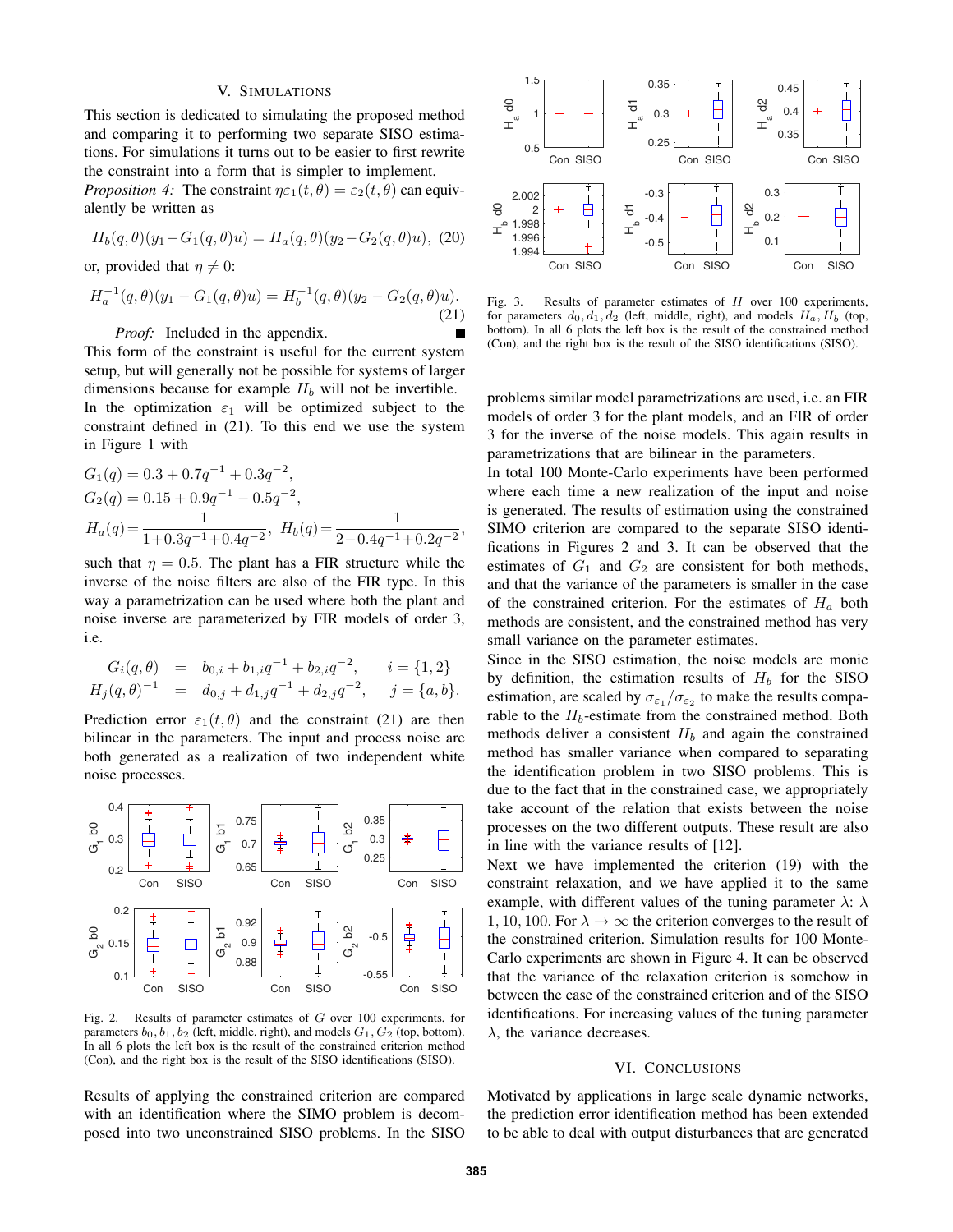

Fig. 4. Results of parameter estimates of  $G_1$  over 100 experiments for the relaxed criterion for  $\lambda = 100, 10, 1$  (3 middle columns), compared to the constrained criterion (left column) and the separate SISO identifications (right column) for parameters  $b_0$ ,  $b_1$ ,  $b_2$  (top, middle, bottom) of  $G_1$ .

by a reduced-rank noise process. To this end the one-stepahead predictor is written in a particular form in order to arrive at unique predictor filters, and a constrained identification criterion based on maximum likelihood considerations has been analyzed. Through constraint relaxation an alternative criterion can also be formulated that shares consistency properties with the constrained criterion. Consistency and variance properties of the two methods have been illustrated and compared with the separate identification of SISO models, showing improved variance properties. Extensions of this work to a more complex dynamic network situation are addressed in [13].

#### APPENDIX

*Corollary 1:* On the basis of the expression  $(12)$  for H, and denoting  $\tilde{H} = \begin{bmatrix} \tilde{H}_{11} & \tilde{H}_{12} \\ \tilde{H}_{21} & \tilde{H}_{22} \end{bmatrix}$ , the following expressions hold true:

a. 
$$
X := [\eta \tilde{H}_{12} - \tilde{H}_{22}]^{-1} [\eta \tilde{H}_{11} - \tilde{H}_{21}] = -H_b H_a^{-1}
$$
  
\nb. 
$$
-\tilde{H}_{11} + 1 + \tilde{H}_{12} X = 1 - H_a^{-1}
$$
  
\nc. 
$$
-\tilde{H}_{21} + [\tilde{H}_{22} - 1]X = H_a^{-1}[H_b - \eta]
$$
  
\n*Proof:*

Part a. When using the expressions for  $\tilde{H}$  it follows that

$$
[\eta \tilde{H}_{12} - \tilde{H}_{22}]^{-1} [\eta \tilde{H}_{11} - \tilde{H}_{21}] =
$$
  
\n
$$
[\eta (1 - H_a)B - [1 - (H_b - \eta)B]]^{-1}.
$$
  
\n
$$
[\eta H_a^{-1} (1 - BH_b) + \eta BH_b - [H_b - \eta][BH_b - 1]H_a^{-1}]
$$
  
\n
$$
= [B[H_b - \eta H_a] - 1]^{-1} [H_b(\eta B + H_a^{-1} - H_a^{-1}H_bB]
$$
  
\n
$$
= [B[H_b - \eta H_a] - 1]^{-1} H_bH_a^{-1} [1 - B[H_b - \eta H_a]] =
$$
  
\n
$$
= -H_bH_a^{-1}.
$$

Part b.

$$
-\tilde{H}_{11} + 1 + \tilde{H}_{12}X =
$$
  
= -BH<sub>b</sub> + (BH<sub>b</sub>-1)H<sub>a</sub><sup>-1</sup>+1-(1-H<sub>a</sub>)BH<sub>b</sub>H<sub>a</sub><sup>-1</sup> =  
= 1-H<sub>a</sub><sup>-1</sup>

Part c.

$$
-\tilde{H}_{21} + [\tilde{H}_{22} - 1]X = -(H_b - \eta)(BH_b - 1)H_a^{-1} ++ [1 - [1 - (H_b - \eta)B]] H_b H_a^{-1} == H_a^{-1} [-BH_b^2 - H_b + \eta BH_b - \eta + H_b + (H_b - \eta) BH_b]= H_a^{-1} [H_b - \eta].
$$

*Proof of Theorem 1* On the basis of (10), we can write

$$
\begin{bmatrix} \hat{y}_1(t|t-1) \\ \hat{y}_2(t|t-1) \\ 0 \end{bmatrix} = A \cdot \begin{bmatrix} y_1(t) \\ y_2(t) \\ u(t) \end{bmatrix}
$$

where  $A$  can be written in the form of its scalar entries, as  $A =$ 

$$
\begin{bmatrix} -\tilde{H}_{11}+1 & -\tilde{H}_{12} & [\tilde{H}_{11} & \tilde{H}_{12}]G \\ -\tilde{H}_{21} & -\tilde{H}_{22}+1 & [\tilde{H}_{21} & \tilde{H}_{22}]G \\ \eta \tilde{H}_{11}-\tilde{H}_{21} & \eta \tilde{H}_{12}-\tilde{H}_{22} & [\tilde{H}_{21}-\eta \tilde{H}_{11} & \tilde{H}_{22}-\eta \tilde{H}_{12}]G \end{bmatrix}.
$$

We can now manipulate with the equations to remove the dependence on  $y_2(t)$  as "input" to the above equations. Premultiplying the set of equations with

$$
\left[1 \quad 0 \quad \tilde{H}_{12} \left[\eta \tilde{H}_{12} - \tilde{H}_{22}\right]^{-1}\right]
$$

delivers:

$$
\hat{y}_1 = 1 - \tilde{H}_{11} + \tilde{H}_{12} \left[ \eta \tilde{H}_{12} - \tilde{H}_{22} \right]^{-1} \left[ \eta \tilde{H}_{11} - \tilde{H}_{21} \right] y_1(t) \n+ \left\{ \left[ \tilde{H}_{11} \tilde{H}_{12} \right] G + \tilde{H}_{12} \left[ \eta \tilde{H}_{12} - \tilde{H}_{22} \right]^{-1} \right. \n\left. \left[ \tilde{H}_{21} - \eta \tilde{H}_{11} \tilde{H}_{22} - \eta \tilde{H}_{12} \right] G \right\} u(t).
$$
\n(22)

Employing part (b.) of Corollary 1 then shows the correct expression for  $P_{11}$ , while  $P_{12}$  can simply be verified to have the structure  $P_{12} = [1 - P_{11} \ 0]G$ .

For obtaining  $\hat{y}_2(t|t-1)$  we premultiply the original set of equations with

$$
\left[0 \quad 1 \quad [\tilde{H}_{22} - 1] \left[\eta \tilde{H}_{12} - \tilde{H}_{22}\right]^{-1}\right]
$$

and obtain:

$$
\hat{y}_2 = -\tilde{H}_{21} + [\tilde{H}_{22} - 1] \left[ \eta \tilde{H}_{12} - \tilde{H}_{22} \right]^{-1} \left[ \eta \tilde{H}_{11} - \tilde{H}_{21} \right] y_1(t) \n+ \left\{ \left[ \tilde{H}_{21} \quad \tilde{H}_{22} \right] G + \left[ \tilde{H}_{22} - 1 \right] \left[ \eta \tilde{H}_{12} - \tilde{H}_{22} \right]^{-1} \cdot \left[ \tilde{H}_{21} - \eta \tilde{H}_{11} \quad \tilde{H}_{22} - \eta \tilde{H}_{12} \right] G \right\} u(t).
$$
\n(23)

Employing part (c.) of Corollary 1 then shows the correct expression for  $P_{21}$ , while  $P_{22}$  can simply be verified to have the structure  $P_{22} = [-P_{21} \quad 1]G$ .

# *Proof of Proposition 2:*

The first part of the proof is to show that the true system minimizes the quadratic function  $\overline{V}(\theta) = \overline{\mathbb{E}} \varepsilon_1^2(t, \theta)$  and satisfies the constraint. For this we rewrite the prediction